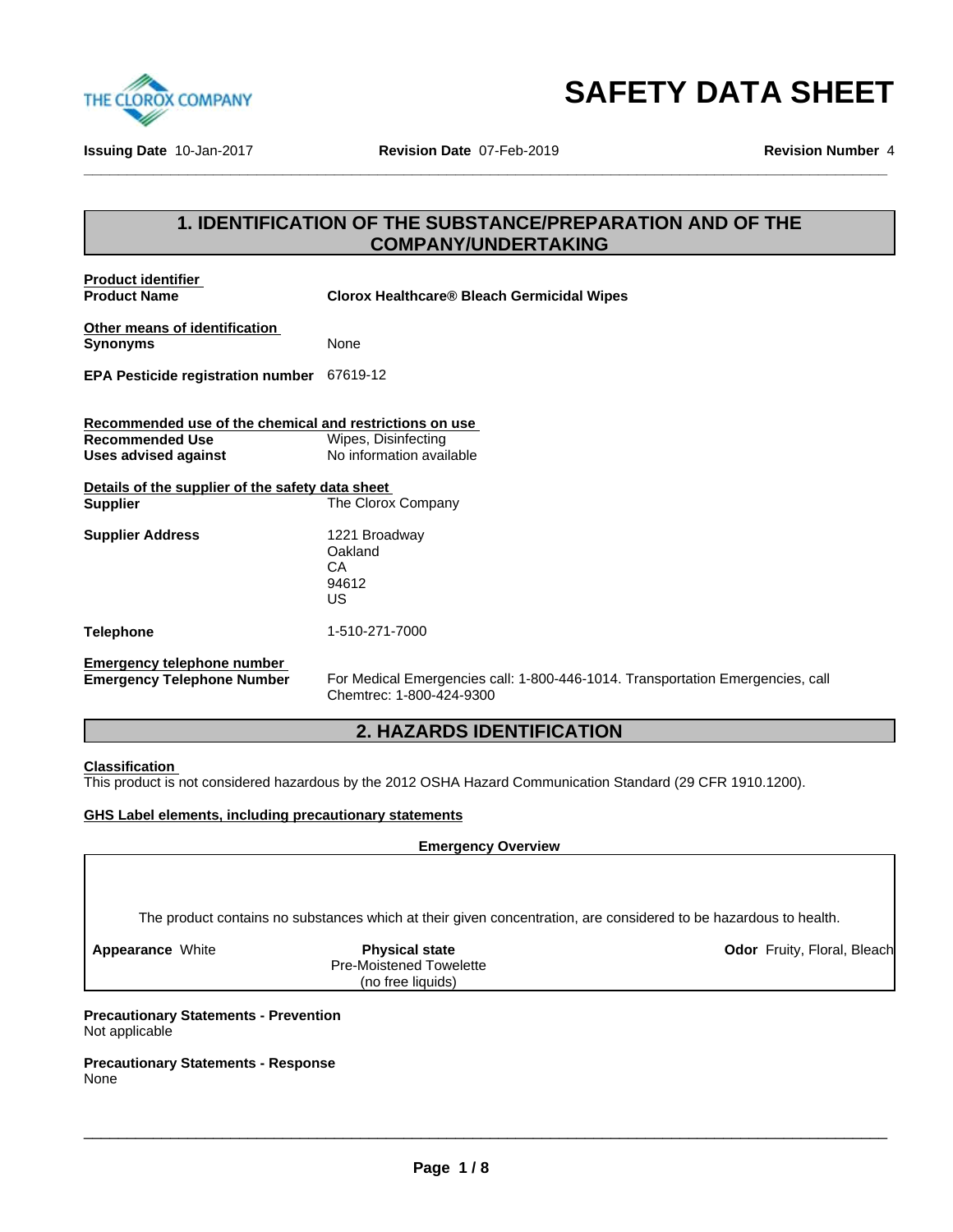# **Precautionary Statements - Storage**

None

**Precautionary Statements - Disposal** None

**Hazards not otherwise classified (HNOC)**

Not applicable

# **Unknown Toxicity**

 $21.8$  % of the mixture consists of ingredient(s) of unknown toxicity

# **Other information**

No information available

## **Interactions with Other Chemicals**

No information available.

## **Interactions with Other Chemicals**

May react with bleach-containing products or other household cleaners to produce hazardous gases.

# **3. COMPOSITION/INFORMATION ON INGREDIENTS**

The product contains no substances which at their given concentration, are considered to be hazardous to health.

# **4. FIRST AID MEASURES**

|                                                             | <b>5. FIRE-FIGHTING MEASURES</b>                                                                                                  |
|-------------------------------------------------------------|-----------------------------------------------------------------------------------------------------------------------------------|
| <b>Notes to Physician</b>                                   | Treat symptomatically.                                                                                                            |
|                                                             | Indication of any immediate medical attention and special treatment needed                                                        |
| <b>Most Important Symptoms and</b><br><b>Effects</b>        | Irritating.                                                                                                                       |
| Most important symptoms and effects, both acute and delayed |                                                                                                                                   |
| Ingestion                                                   | Drink 1 or 2 glasses of water. Get medical attention if symptoms occur.                                                           |
| <b>Inhalation</b>                                           | Remove to fresh air. If breathing is difficult, (trained personnel should) give oxygen. If<br>symptoms persist, call a physician. |
| <b>Skin contact</b>                                         | Wash with soap and water. If skin irritation persists, call a physician.                                                          |
| Eye contact                                                 | Rinse thoroughly with water as necessary. If symptoms persist, call a physician.                                                  |
| <b>General Advice</b>                                       | Show this safety data sheet to the doctor in attendance.                                                                          |
| <b>First aid measures</b>                                   |                                                                                                                                   |

## **Suitable Extinguishing Media**

Use extinguishing measures that are appropriate to local circumstances and the surrounding environment

#### **Unsuitable extinguishing media**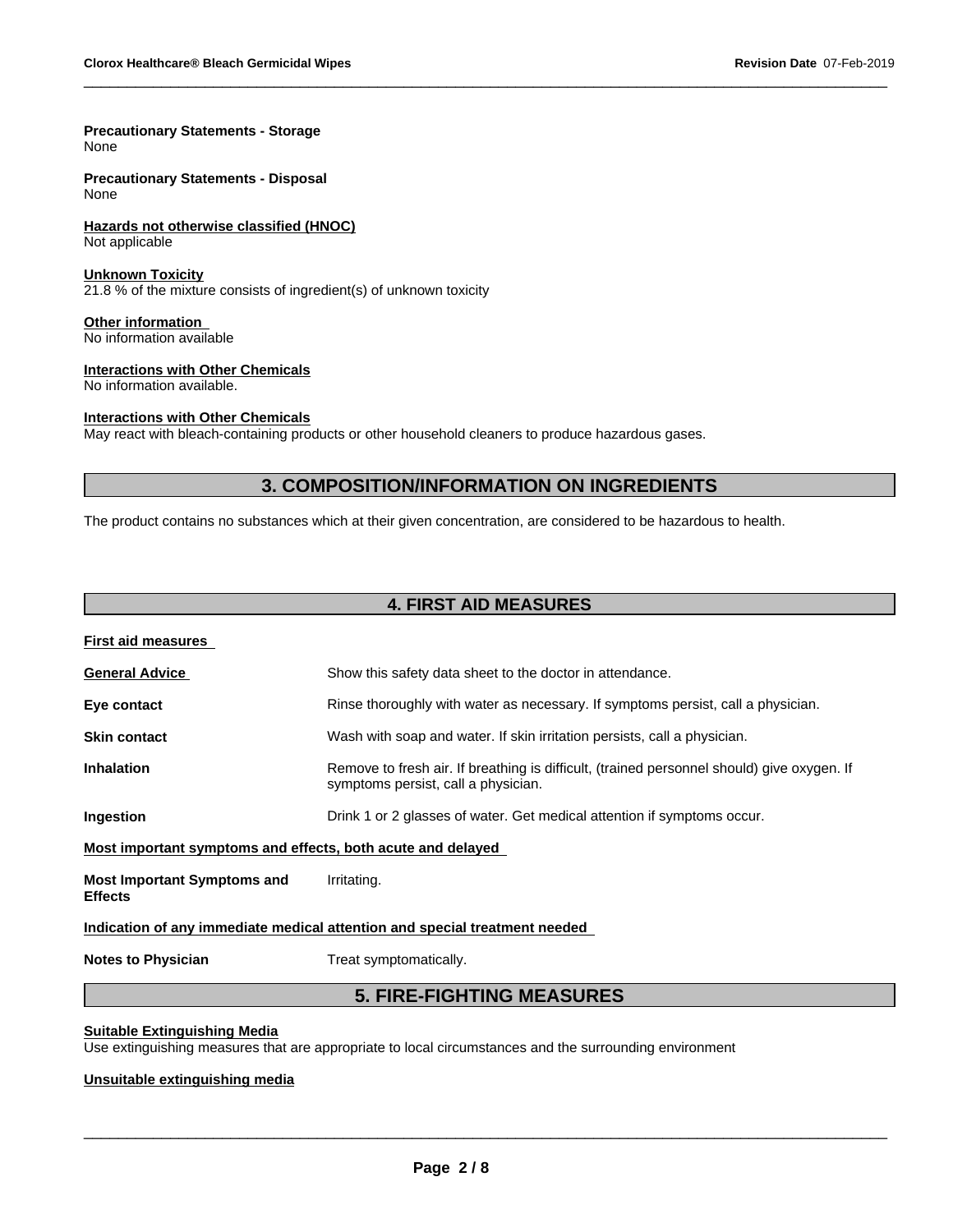CAUTION: Use of water spray when fighting fire may be inefficient.

# **Specific hazards arising from the chemical**

No information available.

**Hazardous Combustion Products** Carbon oxides.

**Explosion Data Sensitivity to Mechanical Impact** No.

**Sensitivity to Static Discharge** No.

#### **Protective equipment and precautions for firefighters**

As in any fire, wear self-contained breathing apparatus pressure-demand, MSHA/NIOSH (approved or equivalent) and full protective gear.

# **6. ACCIDENTAL RELEASE MEASURES Personal precautions, protective equipment and emergency procedures Personal precautions Avoid contact with eyes. Other Information** Refer to protective measures listed in Sections 7 and 8. **Environmental precautions Environmental precautions** See Section 12 for additional Ecological Information. **Methods and material for containment and cleaning up Methods for containment** Prevent further leakage or spillage if safe to do so. **Methods for cleaning up** Pick up and transfer to properly labeled containers. **7. HANDLING AND STORAGE Precautions for safe handling** Handling **Handle in accordance with good industrial hygiene and safety practice. Avoid contact with** skin, eyes or clothing. Do not eat, drink or smoke when using this product. **Conditions for safe storage, including any incompatibilities Storage** Keep containers tightly closed in a dry, cool and well-ventilated place. **Incompatible products** None known based on information supplied. **8. EXPOSURE CONTROLS/PERSONAL PROTECTION Control parameters Exposure Guidelines** This product, as supplied, does not contain any hazardous materials with occupational exposure limits established by the region specific regulatory bodies *ACGIH TLV: American Conference of Governmental Industrial Hygienists - Threshold Limit Value OSHA PEL: Occupational Safety and Health Administration - Permissible Exposure Limits NIOSH IDLH Immediately Dangerous to Life or Health* **Other Exposure Guidelines** Vacated limits revoked by the Court of Appeals decision in AFL-CIO v.OSHA, 965 F.2d 962 (11th Cir., 1992) **Appropriate engineering controls Engineering Measures Ventilation systems Individual protection measures, such as personal protective equipment Eye/face protection** No special protective equipment required.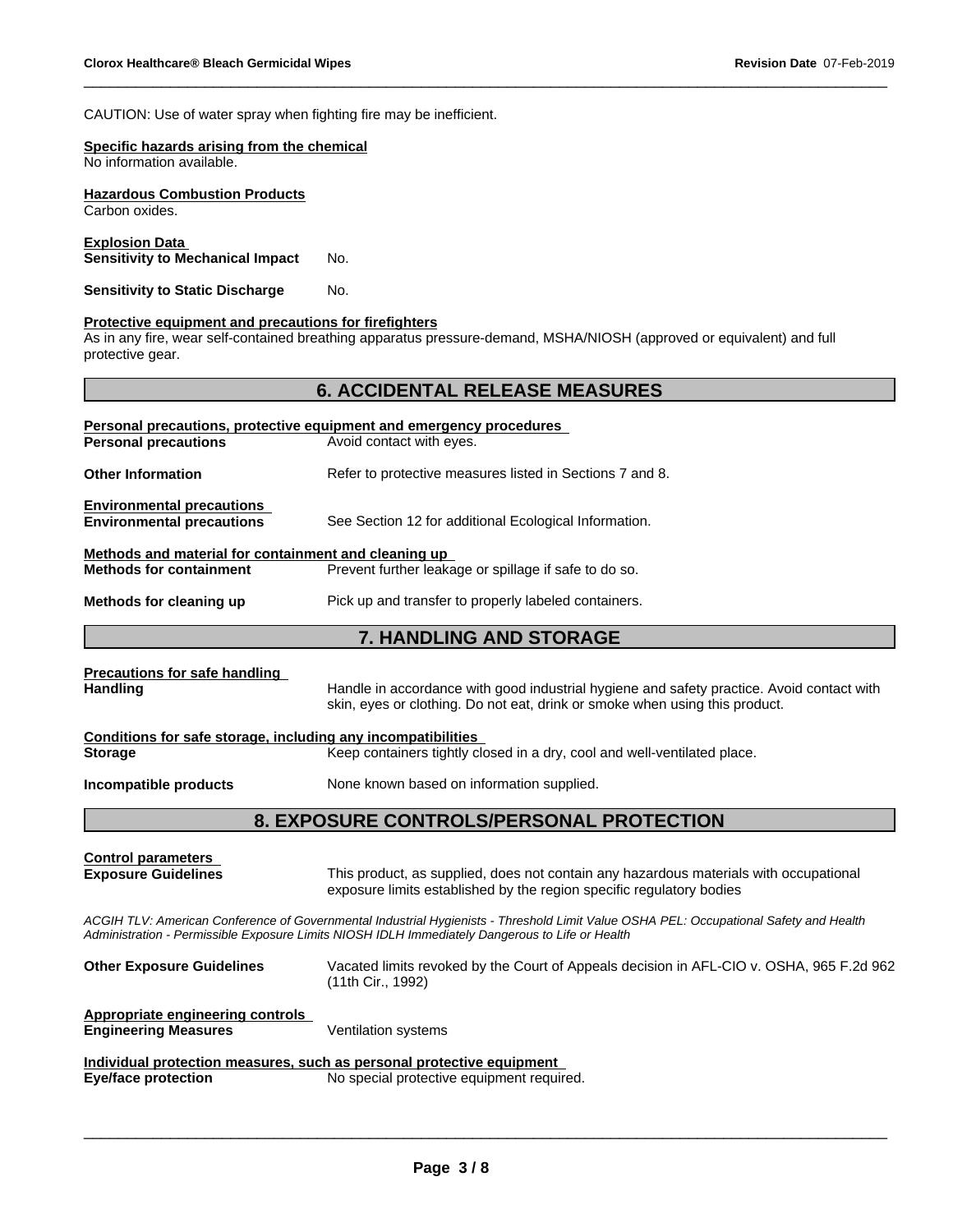| Skin and body protection      | No special protective equipment required.                                                                                                                                   |
|-------------------------------|-----------------------------------------------------------------------------------------------------------------------------------------------------------------------------|
| <b>Respiratory protection</b> | No protective equipment is needed under normal use conditions. If exposure limits are<br>exceeded or irritation is experienced, ventilation and evacuation may be required. |
| <b>Hygiene Measures</b>       | Handle in accordance with good industrial hygiene and safety practice.                                                                                                      |

# **9. PHYSICAL AND CHEMICAL PROPERTIES**

# **Physical and Chemical Properties**

| <b>Physical state</b>                   | Pre-Moistened Towelette (no free liquids) |                       |                             |
|-----------------------------------------|-------------------------------------------|-----------------------|-----------------------------|
| Appearance                              | White                                     | Odor                  | <b>Fruity Floral Bleach</b> |
| Color                                   | No information available                  | <b>Odor Threshold</b> | No information available    |
| <b>Property</b>                         | Values                                    | <b>Remarks Method</b> |                             |
| рH                                      | $12.0 - 12.4$                             | None known            |                             |
| Melting / freezing point                | No data available                         | None known            |                             |
| Boiling point / boiling range           | No data available                         | None known            |                             |
| <b>Flash Point</b>                      | No data available                         | None known            |                             |
| <b>Evaporation Rate</b>                 | No data available                         | None known            |                             |
| Flammability (solid, gas)               | No data available                         | None known            |                             |
| <b>Flammability Limit in Air</b>        |                                           |                       |                             |
| <b>Upper flammability limit</b>         | No data available                         |                       |                             |
| Lower flammability limit                | No data available                         |                       |                             |
| Vapor pressure                          | No data available                         | None known            |                             |
| Vapor density                           | No data available                         | None known            |                             |
| <b>Specific Gravity</b>                 | $~1.0$ (liquid)                           | None known            |                             |
| <b>Water Solubility</b>                 | Completely soluble                        | None known            |                             |
| Solubility in other solvents            | No data available                         | None known            |                             |
| Partition coefficient: n-octanol/water0 |                                           | None known            |                             |
| <b>Autoignition temperature</b>         | No data available                         | None known            |                             |
| <b>Decomposition temperature</b>        | No data available                         | None known            |                             |
| <b>Kinematic viscosity</b>              | No data available                         | None known            |                             |
| <b>Dynamic viscosity</b>                | No data available                         | None known            |                             |
| <b>Explosive properties</b>             | No data available                         |                       |                             |
| <b>Oxidizing properties</b>             | No data available                         |                       |                             |
| <b>Other Information</b>                |                                           |                       |                             |
| <b>Softening Point</b>                  | No data available                         |                       |                             |
| <b>VOC Content (%)</b>                  | No data available                         |                       |                             |
| <b>Particle Size</b>                    | No data available                         |                       |                             |
| <b>Particle Size Distribution</b>       | No data available                         |                       |                             |
|                                         |                                           |                       |                             |

# **10. STABILITY AND REACTIVITY**

# **Reactivity**

No data available

## **Chemical stability**

Stable under recommended storage conditions.

#### **Possibility of Hazardous Reactions**

None under normal processing.

# **Conditions to avoid**

None known based on information supplied.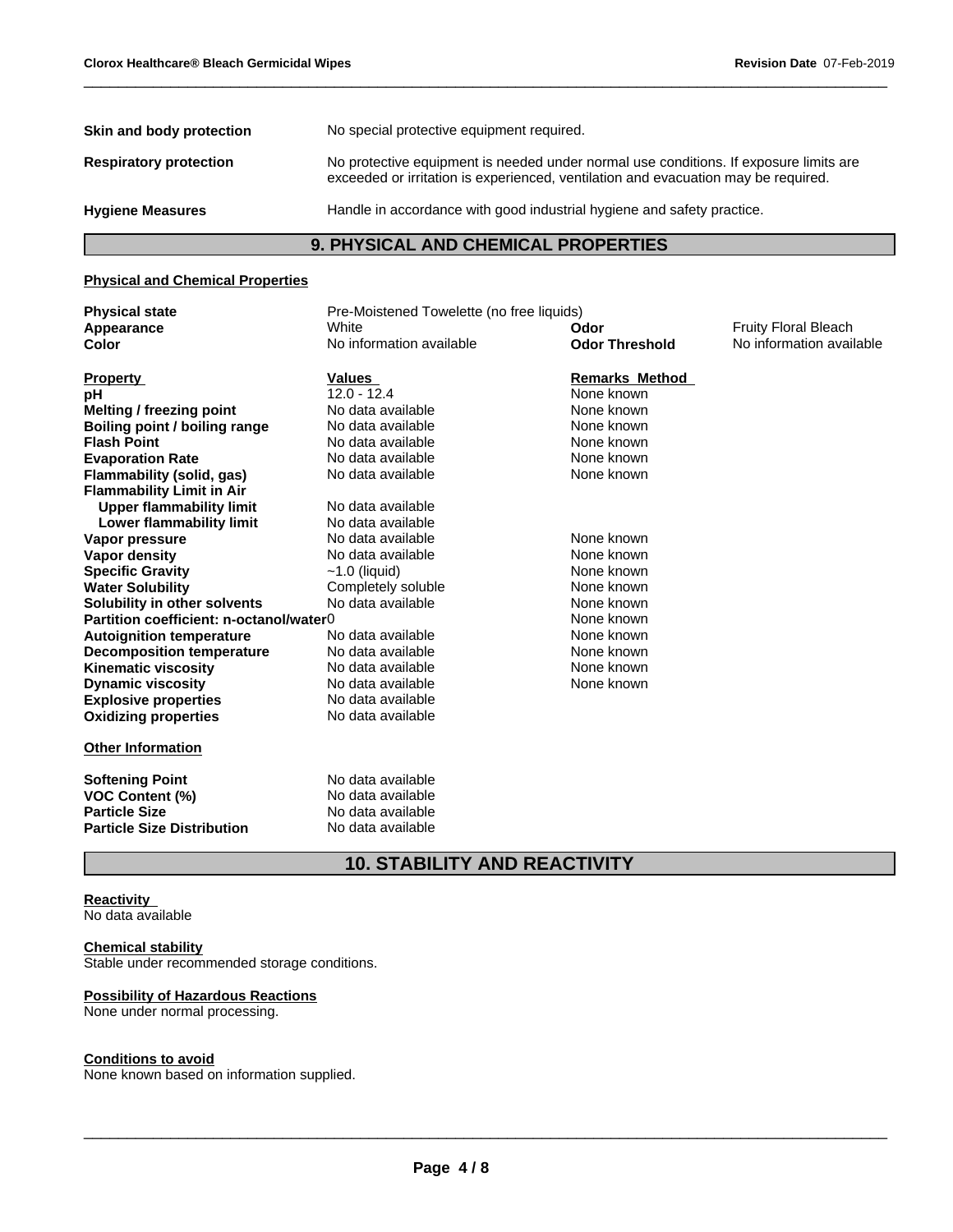#### **Incompatible materials**

Ammonia Acids

**Hazardous Decomposition Products**

None known based on information supplied.

# **11. TOXICOLOGICAL INFORMATION**

#### **Information on likely routes of exposure**

| <b>Product Information</b>                                                                                                                                                                       |                                                                                                                                                                                |
|--------------------------------------------------------------------------------------------------------------------------------------------------------------------------------------------------|--------------------------------------------------------------------------------------------------------------------------------------------------------------------------------|
| <b>Inhalation</b>                                                                                                                                                                                | May cause irritation of respiratory tract.                                                                                                                                     |
| Eye contact                                                                                                                                                                                      | May cause slight irritation.                                                                                                                                                   |
| <b>Skin contact</b>                                                                                                                                                                              | Substance may cause slight skin irritation.                                                                                                                                    |
| Ingestion                                                                                                                                                                                        | Ingestion may cause irritation to mucous membranes. Ingestion may cause gastrointestinal<br>irritation, nausea, vomiting and diarrhea.                                         |
| <b>Component Information</b>                                                                                                                                                                     |                                                                                                                                                                                |
| Information on toxicological effects                                                                                                                                                             |                                                                                                                                                                                |
| Symptoms                                                                                                                                                                                         | May cause redness and tearing of the eyes.                                                                                                                                     |
|                                                                                                                                                                                                  | Delayed and immediate effects as well as chronic effects from short and long-term exposure                                                                                     |
| <b>Sensitization</b>                                                                                                                                                                             | No information available.                                                                                                                                                      |
| Mutaqenic Effects                                                                                                                                                                                | No information available.                                                                                                                                                      |
| Carcinogenicity<br>IARC (International Agency for Research on Cancer)<br>Group 2B - Possibly Carcinogenic to Humans<br>Group 3 - Not Classifiable as to Carcinogenicity in Humans<br>X - Present | The table below indicates whether each agency has listed any ingredient as a carcinogen.<br>OSHA (Occupational Safety and Health Administration of the US Department of Labor) |
| <b>Reproductive toxicity</b>                                                                                                                                                                     | No information available.                                                                                                                                                      |
| <b>STOT - single exposure</b>                                                                                                                                                                    | No information available.                                                                                                                                                      |
| <b>STOT - repeated exposure</b>                                                                                                                                                                  | No information available.                                                                                                                                                      |
| <b>Chronic Toxicity</b>                                                                                                                                                                          | No known effect based on information supplied.                                                                                                                                 |
| <b>Target Organ Effects</b>                                                                                                                                                                      | Eyes. Skin. Respiratory system. Reproductive System.                                                                                                                           |
| <b>Aspiration Hazard</b>                                                                                                                                                                         | No information available.                                                                                                                                                      |
|                                                                                                                                                                                                  |                                                                                                                                                                                |

**Numerical measures of toxicity Product Information**

**The following values are calculated based on chapter 3.1 of the GHS document** No information available

# **12. ECOLOGICAL INFORMATION**

\_\_\_\_\_\_\_\_\_\_\_\_\_\_\_\_\_\_\_\_\_\_\_\_\_\_\_\_\_\_\_\_\_\_\_\_\_\_\_\_\_\_\_\_\_\_\_\_\_\_\_\_\_\_\_\_\_\_\_\_\_\_\_\_\_\_\_\_\_\_\_\_\_\_\_\_\_\_\_\_\_\_\_\_\_\_\_\_\_\_\_\_\_

**Ecotoxicity**  None known.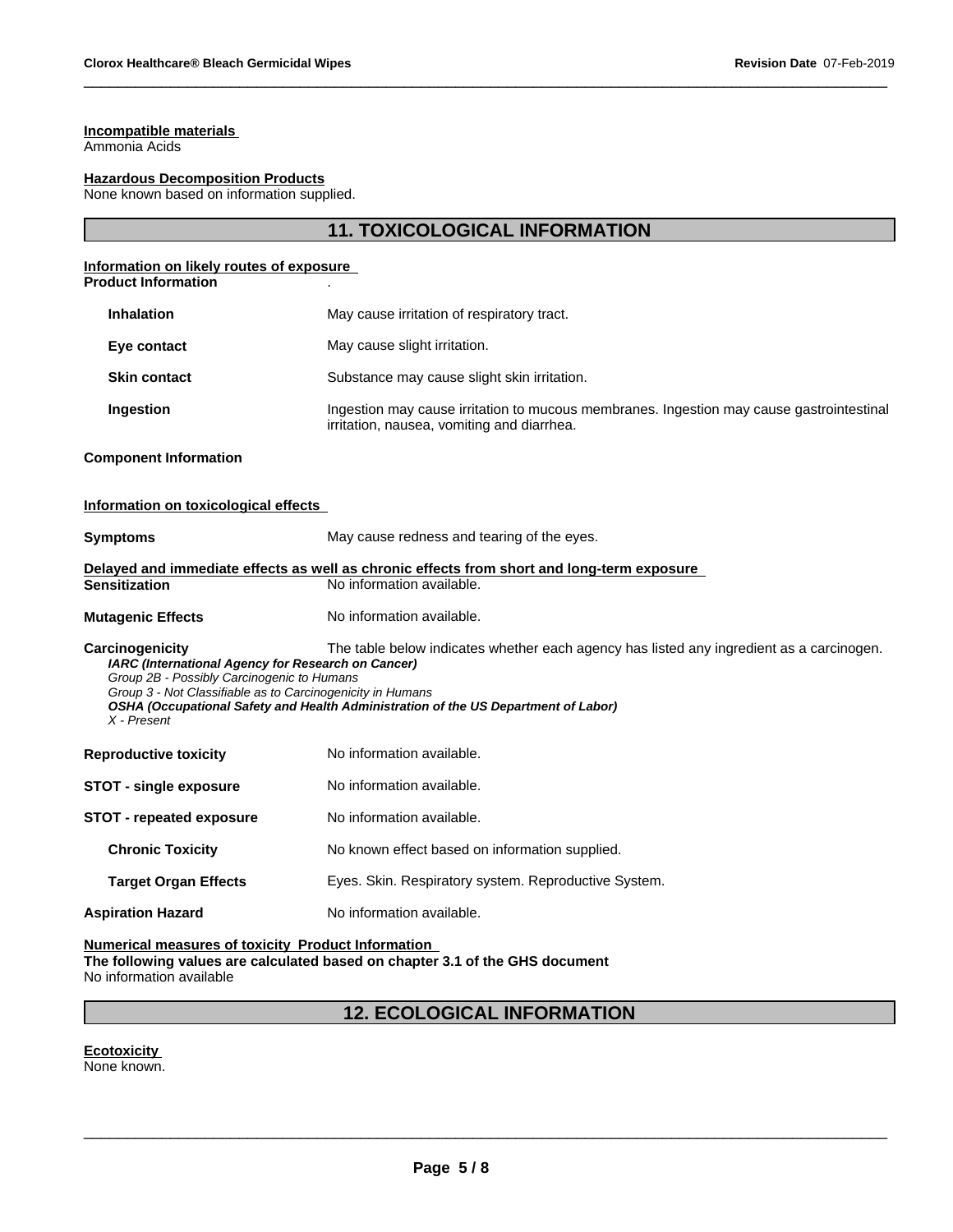#### **Persistence and Degradability**

No information available.

#### **Bioaccumulation**

No information available

# **Other adverse effects**

No information available.

|                                             | <b>13. DISPOSAL CONSIDERATIONS</b>                                                                    |
|---------------------------------------------|-------------------------------------------------------------------------------------------------------|
| Waste treatment methods<br>Disposal methods | Dispose of in accordance with federal, state and local regulations.                                   |
| <b>Contaminated Packaging</b>               | Do not reuse empty containers. Dispose of in accordance with federal, state and local<br>regulations. |

# **California Waste Codes** 232

This product contains one or more substances that are listed with the State of California as a hazardous waste.

# **14. TRANSPORT INFORMATION**

| <b>DOT</b>  | <b>NOT REGULATED</b> |
|-------------|----------------------|
| <b>TDG</b>  | Not regulated        |
| <b>ICAO</b> | Not regulated        |
| <b>IATA</b> | Not regulated        |
| <b>IMDG</b> | Not regulated        |

# **15. REGULATORY INFORMATION**

| All components are listed on the TSCA Inventory      |
|------------------------------------------------------|
| All components are listed either on the DSL or NDSL. |
|                                                      |

 **TSCA** - United States Toxic Substances Control Act Section 8(b) Inventory  **DSL/NDSL** - Canadian Domestic Substances List/Non-Domestic Substances List

# **US Federal Regulations**

#### **SARA 313**

Section 313 of Title III of the Superfund Amendments and Reauthorization Act of 1986 (SARA). This product does not contain any chemicals which are subject to the reporting requirements of the Act and Title 40 of the Code of Federal Regulations, Part 372

| SARA 311/312 Hazard Categories    |    |  |
|-----------------------------------|----|--|
| <b>Acute Health Hazard</b>        | No |  |
| <b>Chronic Health Hazard</b>      | N٥ |  |
| <b>Fire Hazard</b>                | N٥ |  |
| Sudden release of pressure hazard | N٥ |  |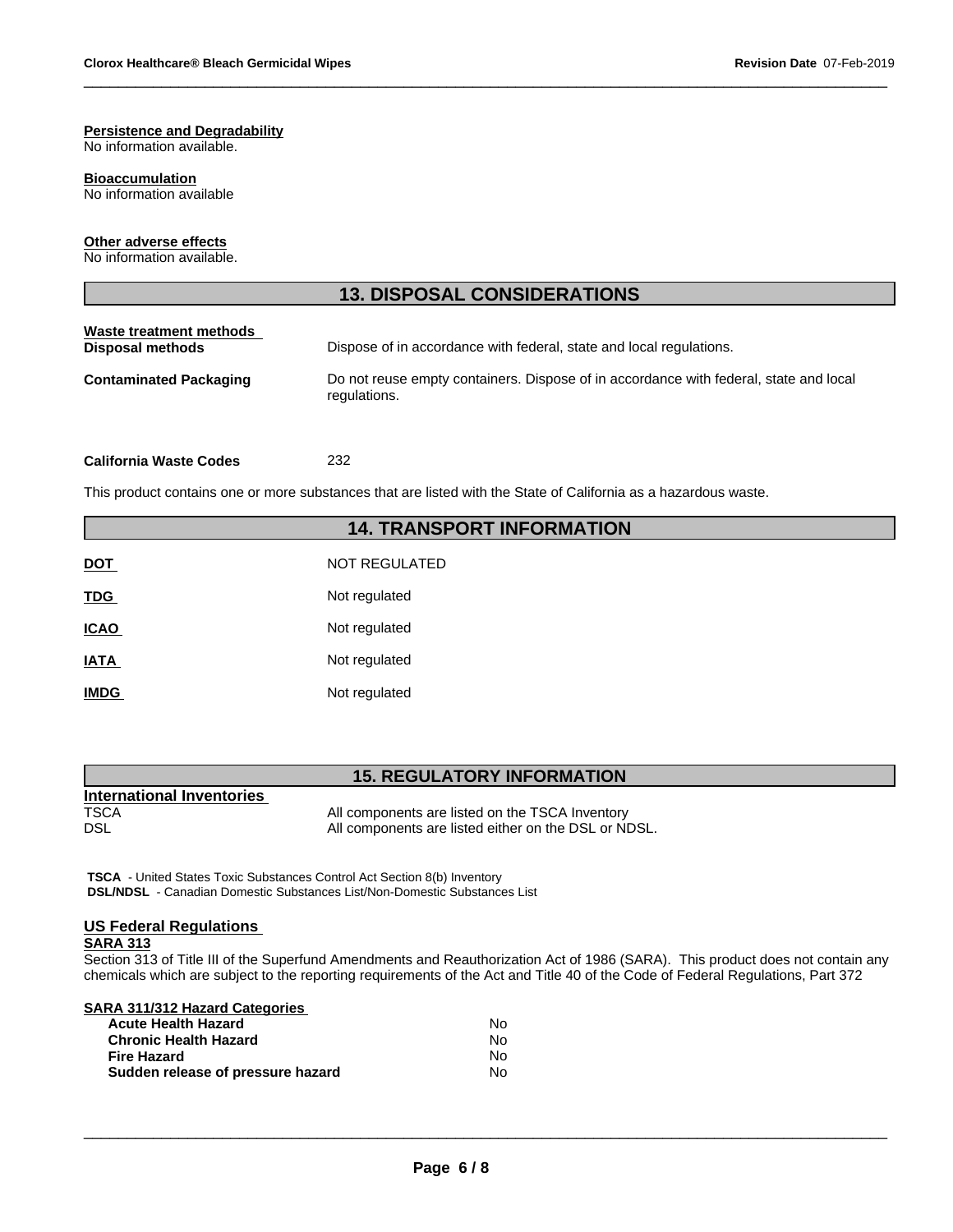#### **Reactive Hazard** No

# **CWA** (Clean Water Act)

This product does not contain any substances regulated as pollutants pursuant to the Clean Water Act (40 CFR 122.21 and 40 CFR 122.42)

# **CERCLA**

This material, as supplied, does not contain any substances regulated as hazardous substances under the Comprehensive Environmental Response Compensation and Liability Act (CERCLA) (40 CFR 302) or the Superfund Amendments and Reauthorization Act (SARA) (40 CFR 355). There may be specific reporting requirements at the local, regional, or state level pertaining to releases of this material

# **US State Regulations**

**California Proposition 65**

This product does not contain any Proposition 65 chemicals.

## **U.S. State Right-to-Know Regulations**

This product does not contain any substances above threshold limits that are regulated by state right-to-know.

# **EPA Statement**

This chemical is a pesticide product registered by the Environmental Protection Agency and is subject to certain labeling requirements under federal pesticide law. These requirements differ from the classification criteria and hazard information required for safety data sheets, and for workplace labels of non-pesticide chemicals. Following is the hazard information as required on the pesticide label:

## **EPA Pesticide label**

CAUTION: Liquid causes moderate eye irritation. Do not get in eyes or on clothing. Avoid contact with clothing. Wear protective eyewear. Wash thoroughly with soap and water after handling and before eating, drinking, chewing gum, using tobacco or using the toilet. For sensitive skin or prolonged use, wear gloves.

| <b>International Regulations</b> |  |
|----------------------------------|--|
| Canada                           |  |
| <b>WHMIS Hazard Class</b>        |  |
| Not determined                   |  |

| <b>16. OTHER INFORMATION</b> |                                                                                               |                          |                          |                                                       |
|------------------------------|-----------------------------------------------------------------------------------------------|--------------------------|--------------------------|-------------------------------------------------------|
| <b>NFPA</b>                  | <b>Health Hazards 0</b>                                                                       | <b>Flammability 0</b>    | Instability $0$          | <b>Physical and</b><br><b>Chemical Hazards</b><br>N/A |
| <b>HMIS</b>                  | <b>Health Hazards 0</b>                                                                       | <b>Flammability 0</b>    | <b>Physical Hazard 0</b> | <b>Personal Protection</b><br>A                       |
| <b>Prepared By</b>           | <b>Product Stewardship</b><br>23 British American Blvd.<br>Latham, NY 12110<br>1-800-572-6501 |                          |                          |                                                       |
| <b>Issuing Date</b>          | 10-Jan-2017                                                                                   |                          |                          |                                                       |
| <b>Revision Date</b>         | 07-Feb-2019                                                                                   |                          |                          |                                                       |
| <b>Revision Note</b>         |                                                                                               | No information available |                          |                                                       |

## **Disclaimer**

The information provided in this Safety Data Sheet is correct to the best of our knowledge, information and belief at the date of its publication. The information given is designed only as a guidance for safe handling, use, processing, storage, transportation, disposal and release and is not to be considered a warranty or quality specification. The information relates only to the specific material designated and may not be valid for such material used in combination